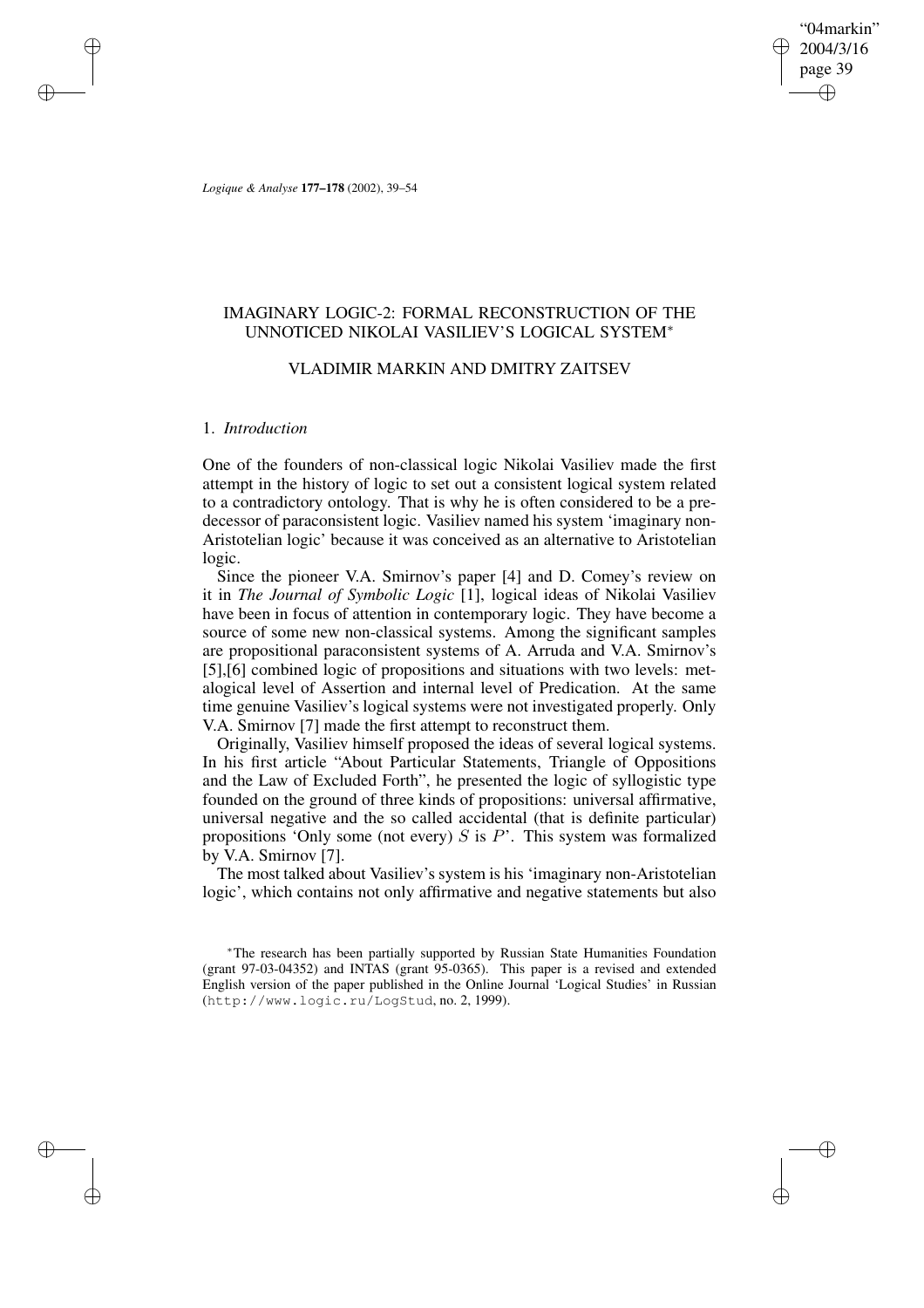"04markin" 2004/3/16 page 40

✐

✐

✐

✐

contradictory ('indifferent') statements with the copula 'is and isn't simultaneously<sup>1</sup>. According to Vasiliev, these indifferent statements are false in 'our' world but can be true in some imaginary world, while the logic of this world — imaginary  $logic$  — will be a consistent theory. Vasiliev investigated the main version of imaginary logic in detail as well as gave a brief sketch of other three variations on the same theme (Vasiliev called them 'interpretations of imaginary logic'). The aim of this paper is to present a reconstruction of certain variant of imaginary logic which we call 'Logic of Concepts' or 'Imaginary Logic-2'.

# 2. *'Logic of Concepts': A Brief History*

In the final part of his paper "Imaginary (non-Aristotelian) logic" Vasiliev compares imaginary logic with non-Euclidean geometry of N. Lobachevsky, and raises a question about possible interpretation of imaginary logic in terms of 'our', 'terrestrial' logic:

"We can propose a real interpretation of non-Euclidean geometry, we can find in our Euclidean space the essences with non-Euclidean geometry ... A real interpretation of Lobachevsky's geometry is a geometry of a surface with constant negative curvature, of so called pseudo-sphere ... In exactly the same way it is possible to find in our world the essences with the logic analogous to imaginary logic" [8, p. 81].

Vasiliev proposed three 'terrestrial' interpretations of imaginary logic.

According to the first interpretation [8, pp. 81–82], categorical statements of his system are treated as modal: affirmative as containing modality of necessary inherence of a property to an individual, negative as containing modality of necessary lack (of impossibility for an individual to have a property), and indifferent as containing modality of contingency<sup>2</sup>.

The second interpretation [8, p. 87] is based on the idea to explicate affirmative, negative and indifferent statements via relations of absolute likeness (coincidence), absolute difference, and partial likeness and difference between phenomena, correspondingly.

 $<sup>1</sup>$  A complete axiomatization of this theory as well as an adequate semantics was proposed</sup> by T.P. Kostyuk and V.I. Markin in [2].

<sup>2</sup> The formal explication of modal interpretation of imaginary logic by means of logic with *de re* modalities was proposed by V.I. Markin in [3].

✐

✐

✐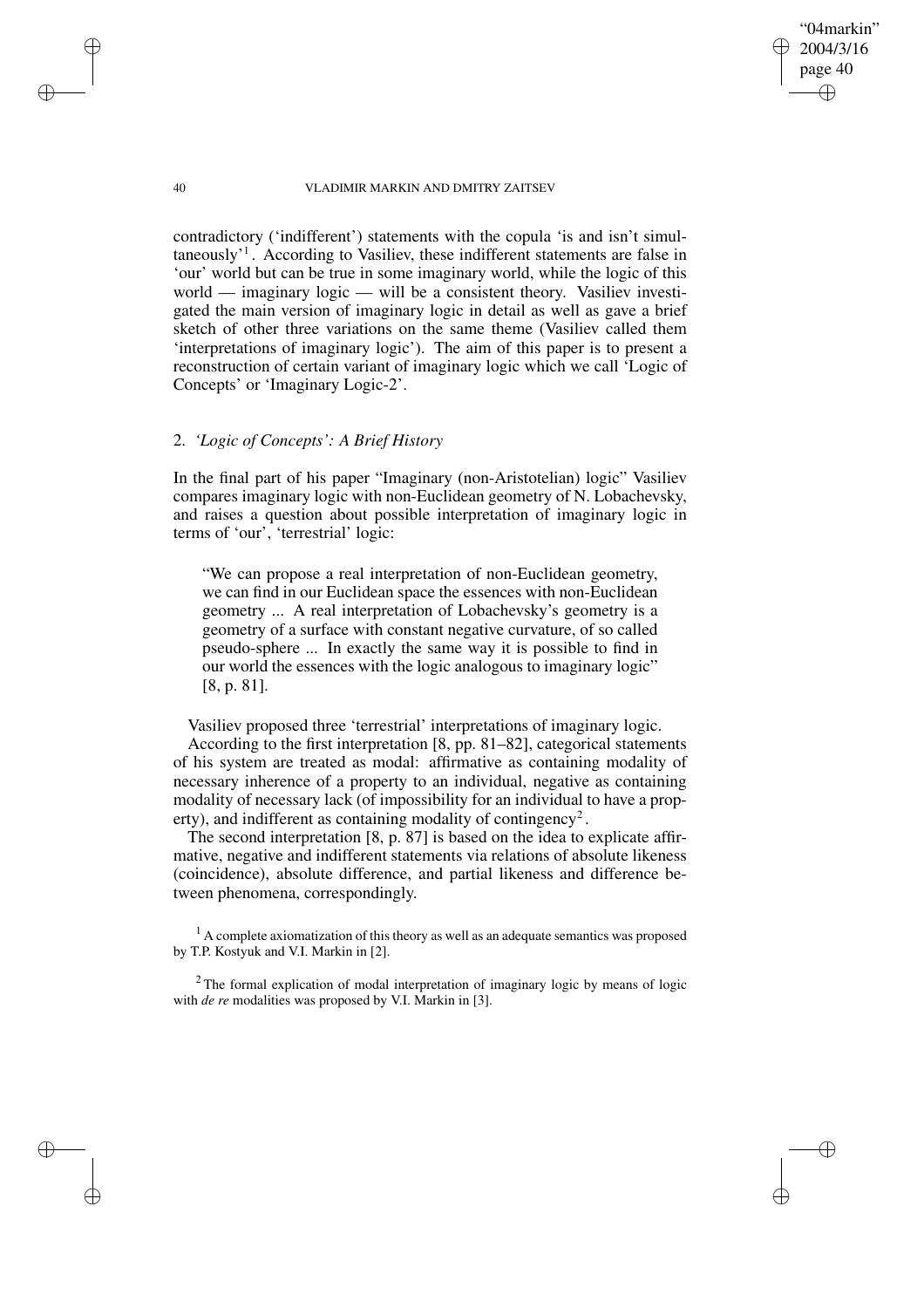The core idea of the third interpretation of imaginary logic [8, p. 87–88] is to associate with each term of a categorical statement not a set of individuals but a concept considered as a set of characters and to treat syllogistic constants as denoting intensional relations between concepts. According to this approach, 'Every  $S$  is  $P$ ' means that  $S$  contains all characters from  $P$ . The interpretation of two other universal statements is based on the difference between absolute (strong) negation and weak negation: 'Every S is not (absolutely)  $P'$  means that, for an arbitrary character from  $P$ , the concept  $S$ contains contradictory one, 'Every  $S$  is not (in a weak sense)  $P'$  means that S contains some characters from  $\overline{P}$  as well as characters which contradict to some others.

Vasiliev considered the weak negation to be close to ordinary negative copula of Aristotelian syllogistic. Indeed, if two concepts contain at least two contradictory characters their extensions have no common elements. Nevertheless, it is natural to interpret statements with absolute negation as analogous to negative statements of imaginary logic. Both of them presuppose exclusively negative predication. Then indifferent statements, which combine assertion with negation, should be treated as statements with weak negation.

Vasiliev emphasized that the logic of concepts differs from the main version of imaginary logic as well as from the standard syllogistic. For example, some first figure syllogisms with minor negative (in a strong sense) premise are valid: 'Every  $M$  is  $P$ . Every  $S$  is not  $M$ . Hence, every  $S$  is not  $P'$ .

So, Vasiliev not only was one of the founders of non-classical logic, but as well he showed the manifold of non-classical logical systems, which are formulated in the same language and differ from each other in sets of laws. This is his indubitable contribution to logic, which as far as we know stays unnoticed up to now.

# 3. *Semantics for Imaginary Logic-2*

✐

✐

✐

✐

We present a semantics of logic of concepts based on the preformal intuitions underlying Vasiliev's system. Let L be a set of *literals* — positive and negative characters —  $p_1, \sim p_1, p_2, \sim p_2, \dots$  Then a *concept*  $\alpha$  is, by definition, an arbitrary non-empty and consistent subset of L, i.e.  $\alpha$  satisfies conditions

(i)  $\alpha \neq \emptyset$ ; (ii) for every literal  $p_i \in L$ ,  $p_i \notin \alpha$  or  $\sim p_i \notin \alpha$ .

Let M be the set of all concepts. We define a function ∗ on concepts, which assigns to every concept  $\alpha$  a *contrary* concept  $\alpha$ \*:

$$
p_i \in \alpha^* \Leftrightarrow \sim p_i \in \alpha \text{ and } \sim p_i \in \alpha^* \Leftrightarrow p_i \in \alpha.
$$

"04markin" 2004/3/16 page 41

✐

✐

✐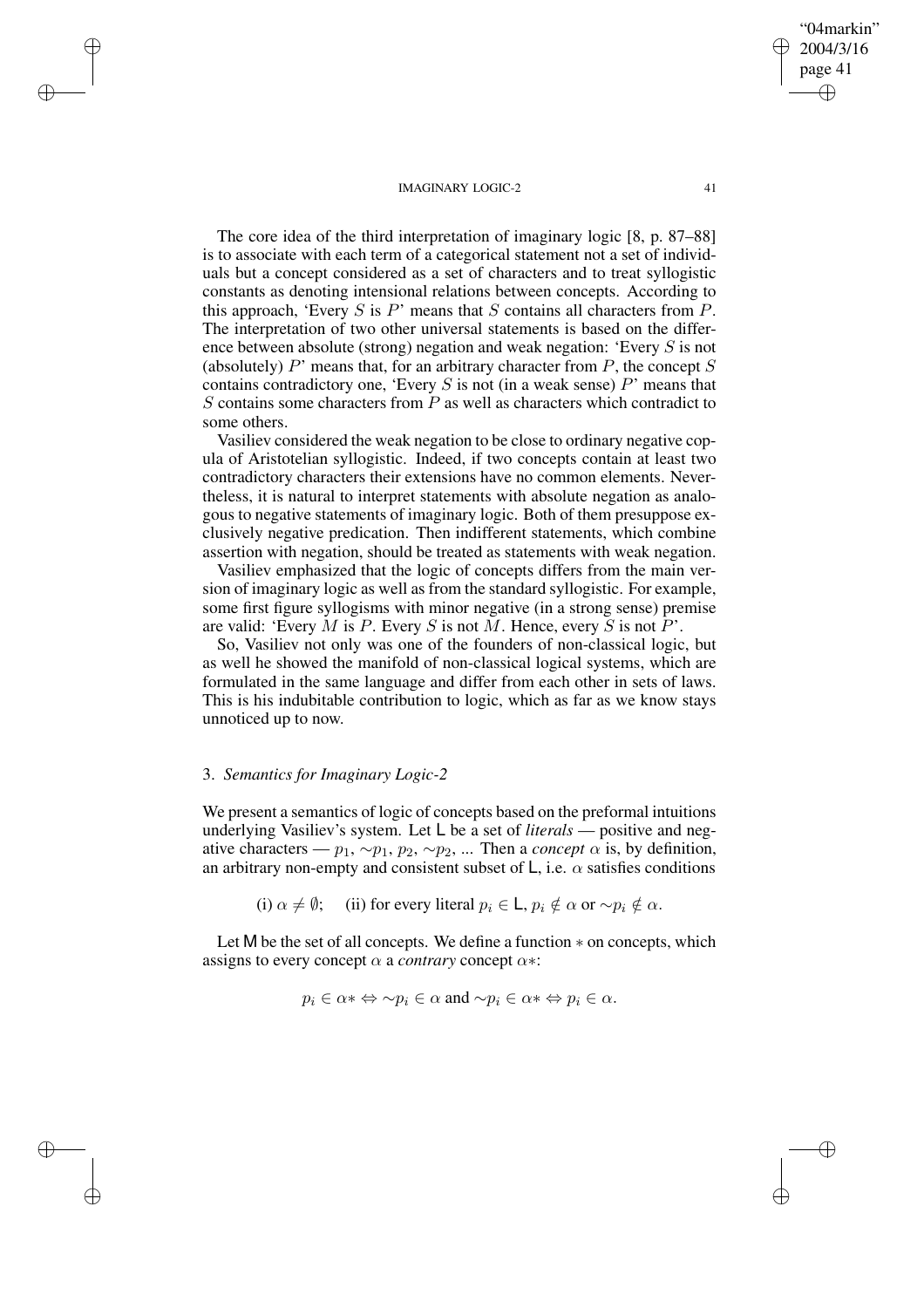"04markin" 2004/3/16 page 42

✐

✐

✐

✐

Vasiliev writes about this operation:

"If the concept A consists of characters  $p, q, r, s, ...$ , then the concept non-A must consist of characters non-p, non-q, non-r, non-s, and so on." [Vasiliev 1989, p. 88].

It can be easily shown that function ∗ has the following properties:

(a)  $\alpha \cap \alpha * = \emptyset$ , (b)  $\alpha * * = \alpha$ , (c)  $\alpha \subseteq \beta \Rightarrow \alpha * \subseteq \beta *$ .

Let d be a function assigning arbitrary concepts to terms:  $d(P) \in M$ . Vasiliev himself proposed semantical definitions only for universal statements. Let  $A_1 SP$  be the form of universal affirmative statements 'Every S is  $P'$ ,  $A_2SP$  — the form of universal absolutely negative statements 'Every S is not P', and  $A_3SP$  — the form of universal indifferent (weakly negative) statements 'Every  $S$  is and is not  $P$ '.

Define a valuation  $\vert\vert^d$  associated with d:

 $|A_1SP|^{d} = 1$  iff  $d(P) \subseteq d(S)$ ;  $|A_2SP|^{d} = 1$  iff  $d(P)* \subseteq d(S);$  $|A_3SP|^{d} = 1$  iff  $d(P) \cap d(S) \neq \emptyset$  and  $d(P) * \cap d(S) \neq \emptyset$ .

However to formulate complete system of imaginary logic one needs more then just universal statements. In main version of this logic Vasiliev uses as well particular statements:

– *definite-particular statements* 'Some S is P, and each of the rest S is not P' (let it be denoted as  $T_1SP$ ), 'Some S is P, and each of the rest S is and is not P' ( $T_2SP$ ), 'Some S is not P, and each of the rest S is and is not P'  $(T_3SP)$ , 'Some S is P, another S is not P, and each of the rest S is and is not  $P'$  (T<sub>4</sub>SP);

 $-$  *indefinite particular statements* "Some *S* is *P*" ( $1_1$ *SP*), "Some *S* is not  $P$ " ( $|_{2}SP$ ), "Some S is and is not P" ( $|_{3}SP$ ).

All kinds of definite particular statements can be expressed with the help of indefinite particular ones:

$$
\mathsf{T}_1SP \Leftrightarrow \mathsf{I}_1SP \& \mathsf{I}_2SP \& \neg \mathsf{I}_3SP, \qquad \mathsf{T}_2SP \Leftrightarrow \mathsf{I}_1SP \& \neg \mathsf{I}_2SP \& \mathsf{I}_3SP, \\
\mathsf{T}_3SP \Leftrightarrow \neg \mathsf{I}_1SP \& \mathsf{I}_2SP \& \mathsf{I}_3SP, \qquad \mathsf{T}_4SP \Leftrightarrow \mathsf{I}_1SP \& \mathsf{I}_2SP \& \mathsf{I}_3SP.
$$

To set out appropriate truth definitions for particular statements it is possible to reformulate the semantics of general statements as follows:

 $|A_1SP|^{d} = 1$  iff  $\forall \alpha \in M[d(S) \subseteq \alpha \Rightarrow d(P) \subseteq \alpha]$ ;

✐

✐

✐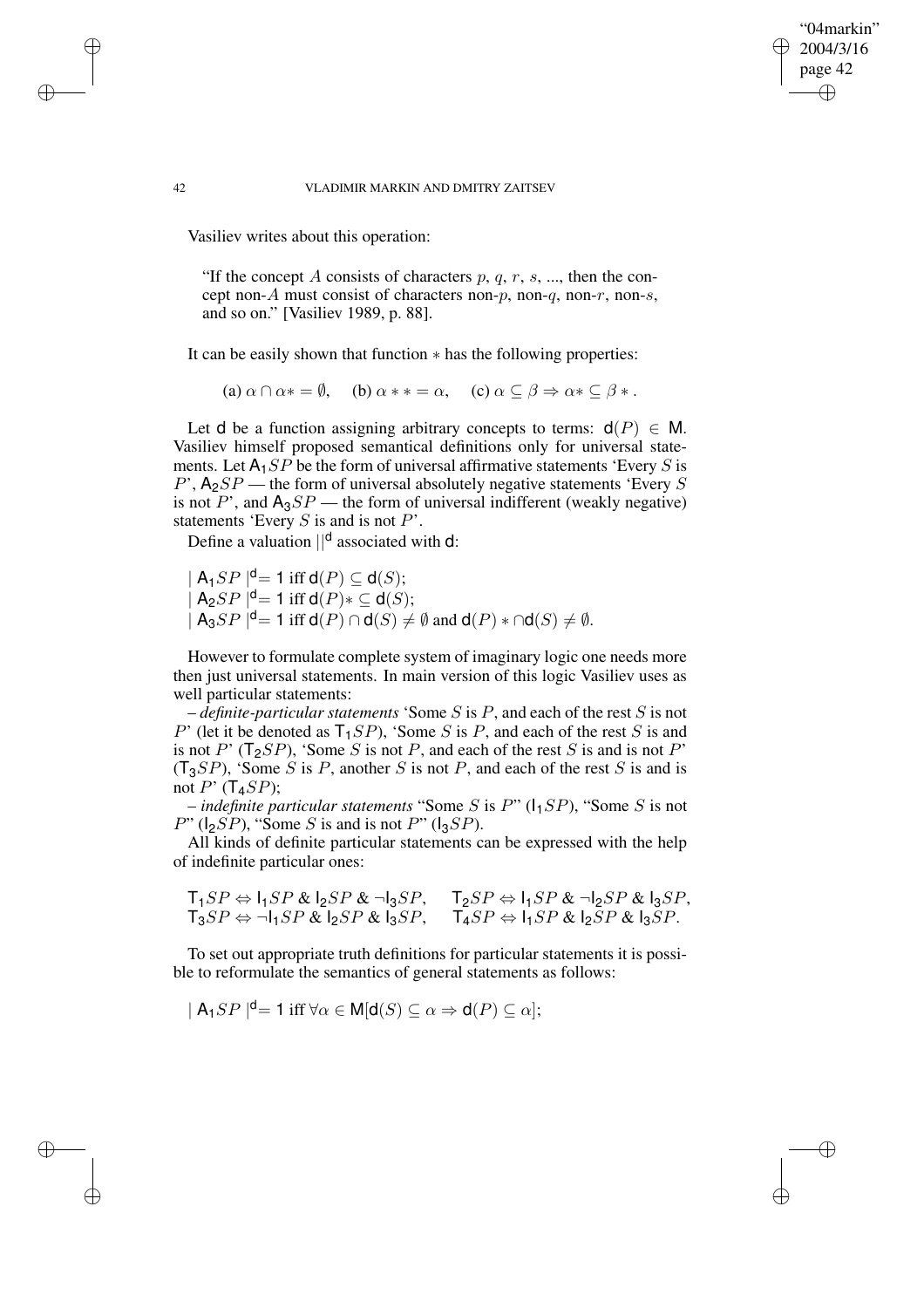$$
|\mathsf{A}_2SP|^{\mathsf{d}} = 1 \text{ iff } \forall \alpha \in \mathsf{M}[\mathsf{d}(S) \subseteq \alpha \Rightarrow \mathsf{d}(P) * \subseteq \alpha];
$$
  

$$
|\mathsf{A}_3SP|^{\mathsf{d}} = 1 \text{ iff } \forall \alpha \in \mathsf{M}[\mathsf{d}(S) \subseteq \alpha \Rightarrow \mathsf{d}(P) \cap \alpha \neq \emptyset \text{ and } \mathsf{d}(P) * \cap \alpha \neq \emptyset].
$$

**Proposition 1.** *The conditions*  $d(P) \subseteq d(S)$  *and*  $\forall \alpha \in M[d(S) \subseteq \alpha \Rightarrow$  $d(P) \subseteq \alpha$  *are equivalent.* 

*Proof.* The implication from left to right is straightforward using transitivity of ⊆.

In order to prove the statement from right to the left one should assume  $\forall \alpha \in M[\mathsf{d}(S) \subseteq \alpha \Rightarrow \mathsf{d}(P) \subseteq \alpha]$  and the negation of  $\mathsf{d}(P) \subseteq \mathsf{d}(S)$ . Then there is a literal in  $d(P)$ , which does not belong to  $d(S)$ .

Let it be a positive literal  $p_i \colon p_i \in \mathsf{d}(P)$  and  $p_i \notin \mathsf{d}(S)$ . Consider the literal  $\sim p_i$ , contradicting to  $p_i$ . It is evident that  $\sim p_i \in \mathsf{d}(S)$  or  $\sim p_i \notin \mathsf{d}(S)$ . If  $\sim p_i \in \mathsf{d}(S)$  then applying  $\forall_e$  to initial assumption one gets  $\mathsf{d}(S) \subseteq \mathsf{d}(S) \Rightarrow$  $d(P) \subseteq d(S)$ , and hence  $d(P) \subseteq d(S)$ , which leads to a contradiction. If  $\sim p_i \notin \mathsf{d}(S)$  then the set  $\mathsf{d}(S) \cup \{\sim p_i\}$  satisfies conditions (i) and (ii), which makes it possible to eliminate the universal quantifier in the following way:  $\mathsf{d}(S) \subseteq \mathsf{d}(S) \cup \{\sim p_i\} \Rightarrow \mathsf{d}(P) \subseteq \mathsf{d}(S) \cup \{\sim p_i\}.$  So,  $\mathsf{d}(P) \subseteq$  $d(S) \cup \{\sim p_i\}$ , and since  $p_i \in d(P)$ , the concept  $d(S) \cup \{\sim p_i\}$  contains contradictory literals  $\sim p_i$  and  $p_i$ , but this is impossible.

The case with the negative literal is similar.  $\blacksquare$ 

✐

✐

✐

✐

**Proposition 2.** *The conditions*  $d(P) * \subseteq d(S)$  *and*  $\forall \alpha \in M[d(S) \subseteq \alpha \Rightarrow$  $d(P) * \subseteq \alpha$  *are equivalent.* 

The proof is analogous to the previous one.

**Proposition 3.** *The conditions*  $[d(P) \cap d(S) \neq \emptyset$  and  $d(P) * \cap d(S) \neq \emptyset$ *and*  $\forall \alpha \in M[d(S) \subseteq \alpha \Rightarrow d(P) \cap \alpha \neq \emptyset$  and  $d(P) * \cap \alpha \neq \emptyset$  *are equivalent. Proof.* From left to the right the proof is trivial by the properties of  $\subseteq$  and

∩.

To prove the converse assume  $\forall \alpha \in M | d(S) \subseteq \alpha \Rightarrow d(P) \cap \alpha \neq \emptyset$  $\emptyset$  and  $d(P) * \cap \alpha \neq \emptyset$ , as well as  $d(P) \cap d(S) = \emptyset$  or  $d(P) * \cap d(S) = \emptyset$ .

If  $d(P) \cap d(S) = \emptyset$ , then the set  $d(P) * \cup d(S)$  is a concept, and an application of  $\forall_e$  to initial assumption gives  $\mathsf{d}(S) \subseteq \mathsf{d}(P) * \cup \mathsf{d}(S) \Rightarrow \mathsf{d}(P) \cap$  $(\overline{\mathsf{d}(P)} * \cup \mathsf{d}(S)) \neq \emptyset$  and  $\mathsf{d}(P) * \cap (\mathsf{d}(P) * \cup \mathsf{d}(S)) \neq \emptyset$ . It leads to  $(\mathsf{d}(P) \cap \mathsf{d}(S))$  $d(P)$ ∗) ∪  $(d(P) \cap d(S)) \neq \emptyset$ . By the property (a) of \*-function,  $d(P) \cap d(S)$  $d(S) \neq \emptyset$ , which contradicts the assumption.

If  $d(P) * \cap d(S) = \emptyset$  then the set  $d(P) \cup d(S)$  is a concept, and the universal quantifier can be eliminated as follows:  $d(S) \subseteq d(P) \cup d(S) \Rightarrow$  $d(P) \cap (d(P) \cup d(S)) \neq \emptyset$  and  $d(P) * \cap (d(P) \cup d(S)) \neq \emptyset$ . And the second member of this conjunction gives  $d(P) * ∩ d(S) \neq \emptyset$ , i.e. leads to the contradiction again.

"04markin" 2004/3/16 page 43

✐

✐

✐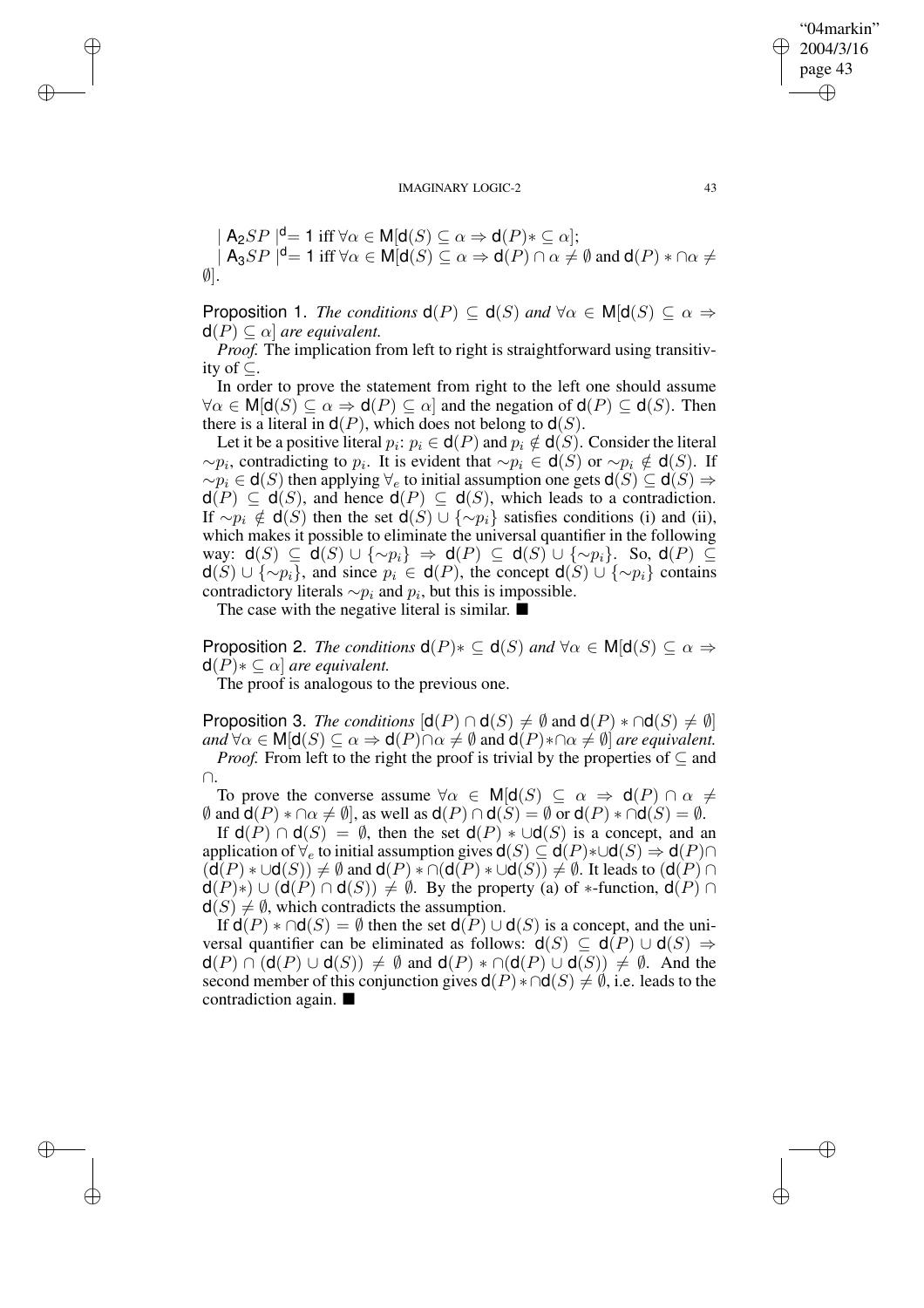## "04markin" 2004/3/16 page 44 ✐ ✐

✐

✐

#### 44 VLADIMIR MARKIN AND DMITRY ZAITSEV

Proceeding from the modified interpretation of universal statements it is natural to treat indefinite particular statements as follows:

 $| \mathsf{I}_1SP |^{\mathsf{d}} = 1$  iff  $\exists \alpha \in \mathsf{M}[\mathsf{d}(S) \subseteq \alpha \text{ and } \mathsf{d}(P) \subseteq \alpha],$  $| \mathsf{I}_2SP |^{\mathsf{d}} = 1$  iff  $\exists \alpha \in \mathsf{M}[\mathsf{d}(S) \subseteq \alpha \text{ and } \mathsf{d}(P) * \subseteq \alpha],$  $| \text{I}_3SP |^{\text{d}} = 1$  iff  $\exists \alpha \in \text{M}[\text{d}(S) \subseteq \alpha$  and  $\text{d}(P) \cap \alpha \neq \emptyset$  and  $\text{d}(P) * \cap \alpha \neq \emptyset$  $\emptyset$ ].

These definitions in return can be simplified:

 $| \mathsf{I}_1SP |^{\mathsf{d}} = 1$  iff  $\mathsf{d}(P) * \cap \mathsf{d}(S) = \emptyset;$  $| \text{I}_2SP |^{\mathsf{d}} = 1$  iff  $\mathsf{d}(P) \cap \mathsf{d}(S) = \emptyset;$  $| \text{I}_3SP |^{\text{d}} = 1 \text{ iff } \text{d}(P) \backslash \text{d}(S) \neq \emptyset \text{ and } \text{d}(P) * \backslash \text{d}(S) \neq \emptyset.$ 

**Proposition 4.** *The conditions*  $\exists \alpha \in M | d(S) \subseteq \alpha$  and  $d(P) \subseteq \alpha$  *and*  $d(P) * \cap d(S) = \emptyset$  *are equivalent.* 

*Proof.* Assume  $\exists \alpha \in M | d(S) \subseteq \alpha$  and  $d(P) \subseteq \alpha$ , and  $d(P) * \cap d(S) \neq$  $\emptyset$ . The latter means that there is a literal, which belongs to both **d**(P)<sup>\*</sup> and  $d(S)$ . Let it be a positive literal  $p_i$  (the case with negative literal is similar):  $p_i \in d(P)$  and  $p_i \in d(S)$ . By the definition of \*, it implies that  $~\sim p_i \in \mathsf{d}(P)$ . From this and the initial assumption we infer the existence of a concept  $\alpha$  containing  $p_i$  and  $\sim p_i$ , that is impossible.

Now assume  $d(P) * \cap d(S) = \emptyset$ . It means that  $d(P) \cup d(S)$  is a concept, and  $d(S)$  and  $d(P)$  are subsets of it. Hence,  $\exists \alpha \in M | d(S) \subseteq \alpha$  and  $d(P) \subseteq$  $\alpha$ .

**Proposition 5.** *The conditions*  $\exists \alpha \in M | d(S) \subseteq \alpha$  and  $d(P) * \subseteq \alpha$  *and*  $d(P) \cap d(S) = \emptyset$  *are equivalent.* 

The proof is analogous to the previous one.

**Proposition 6.** *The conditions*  $\exists \alpha \in M | d(S) \subseteq \alpha$  and  $d(P) \cap \alpha \neq \emptyset$  and  $d(P) * \cap \alpha \neq \emptyset$  *and*  $\{d(P) \setminus d(S) \neq \emptyset \}$  and  $d(P) * \{d(S) \neq \emptyset \}$  *are equivalent. Proof.* Assume there is a concept  $\alpha$  such that  $d(S) \subseteq \alpha$  and  $d(P) \cap \alpha \neq \emptyset$ 

and  $d(P) * \cap \alpha \neq \emptyset$ . To get a contradiction assume  $d(P) \backslash d(S) = \emptyset$  or  $d(P) * \dot{d}(S) = \emptyset$ .

If  $d(P)\backslash d(S) = \emptyset$  then  $d(P) \subseteq d(S)$ , and (by the transitivity of  $\subseteq$ )  $d(P) \subseteq \alpha$ . From this and  $d(P) * \cap \alpha \neq \emptyset$  one can derive that  $\alpha$  contains contradictory literals, that is impossible. If  $d(P) * \ddot{d}(S) = \emptyset$ , then  $d(P) * \subseteq$  $d(S)$ , and hence,  $d(P) * \subseteq \alpha$ . Taking into account  $d(P) \cap \alpha \neq \emptyset$ , it leads to a contradiction again.

Now assume  $d(P)\d(S) \neq \emptyset$  and  $d(P) * \d(S) \neq \emptyset$ . The former presupposes the existence of a literal  $l_1$  (positive or negative), which belongs to

✐

✐

✐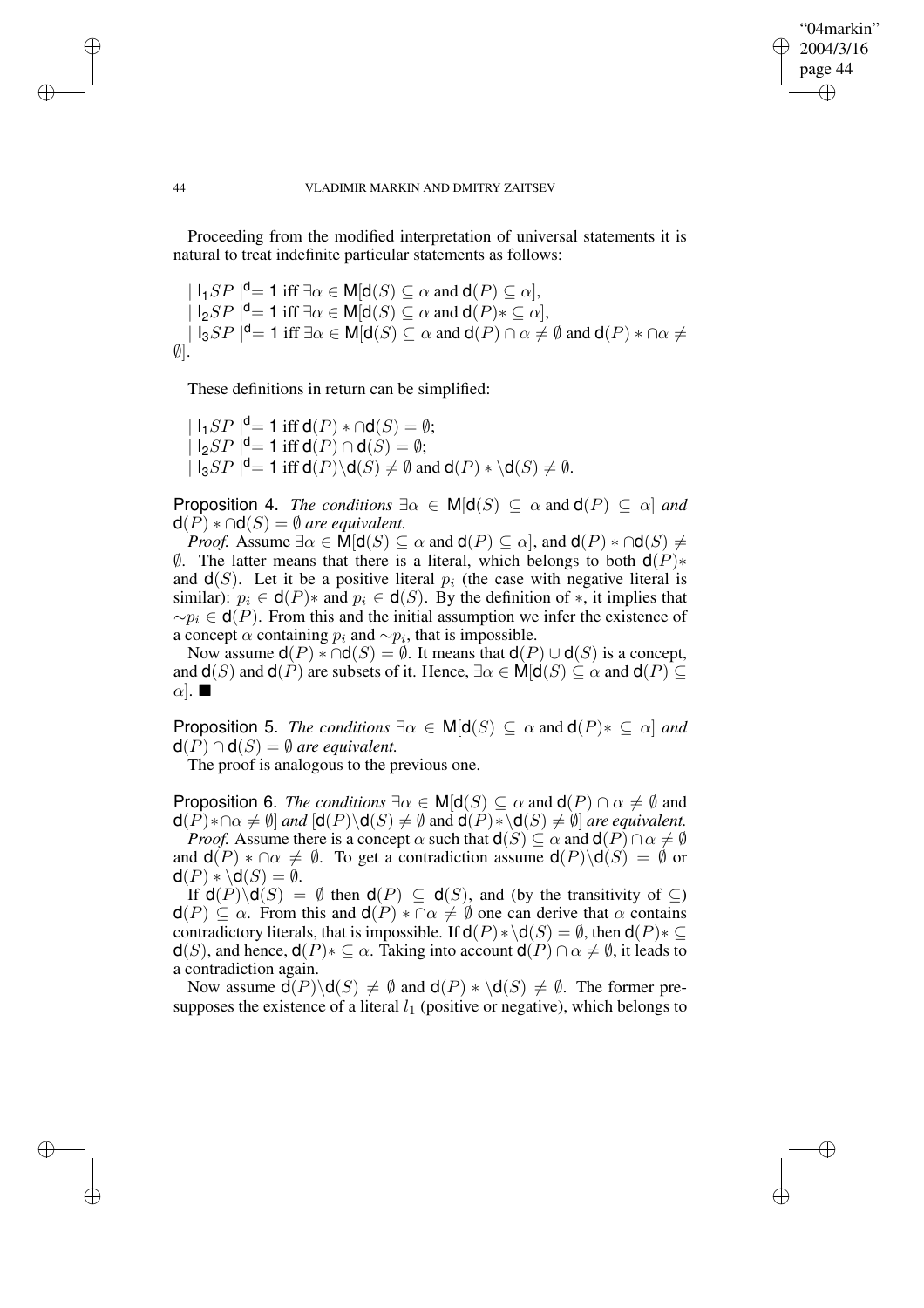$d(P)$  and does not belong to  $d(S)$ . The latter means that there is a literal  $l_2$ (positive or negative), which is present in  $d(P)$ \* and absent in  $d(S)$ . Let  $l'_1$ and  $l'_2$  represent literals contradicting to  $l_1$  and  $l_2$ , correspondingly. Neither  $l_1$ , nor  $l_2$  belong to  $d(S)$ , so the set  $d(S) \cup \{l'_1, l'_2\}$  turns out to be a concept  $\alpha$ , which satisfies the condition:  $d(S) \subseteq \alpha$  and  $d(P) \cap \alpha \neq \emptyset$  (where  $l'_2$ ) is common for  $d(P)$  and  $\alpha$ ) and  $d(P) * \cap \alpha \neq \emptyset$  (where  $l'_1$  belongs to both  $d(P)$ \* and  $\alpha$ ).

It should be stated that Vasiliev realized his innovative ideas in traditional old-fashioned form. He presented all his systems as the *syllogistic type* theories. So, in order to reconstruct Vasiliev's systems we will follow Łukasiewicz in his formalization of Aristotelian syllogistic and choose classical propositional logic to be the ground for the reconstruction below presented. In so doing, the standard truth definitions for complex formulas will hold.

A formula is valid (in imaginary logic-2) iff it takes value "1" under any assignment d.

#### 4. *Axiomatization of Imaginary Logic-2*

✐

✐

✐

✐

The set of valid formulas is axiomatized by the calculus IL2 containing propositional tautologies, and axiom schemes:

A1. 
$$
(A_1MP & A_1SM) \supset A_1SP
$$
, A10.  $\neg(A_1SP & I_2SP)$ ,  
A2.  $(A_1MP & A_2SM) \supset A_2SP$ , A11.  $\neg(A_2SP & I_1SP)$ ,  
A3.  $(A_2MP & A_1SM) \supset A_2SP$ , A12.  $I_1SP \supset I_1PS$ ,  
A4.  $(A_2MP & A_2SM) \supset A_1SP$ , A13.  $I_2SP \supset I_2PS$ ,  
A5.  $(A_1MP & I_1SM) \supset I_1SP$ , A14.  $A_1SP \supset I_1SP$ ,  
A6.  $(A_1MP & I_2SM) \supset I_2SP$ , A15.  $A_2SP \supset I_2SP$ ,  
A7.  $(A_2MP & I_1SM) \supset I_2SP$ , A16.  $A_3SP \equiv \neg I_1SP & \neg I_2SP$ ,  
A8.  $(A_2MP & I_1SM) \supset I_2SP$ , A16.  $A_3SP \equiv \neg I_1SP & \neg I_2SP$ ,  
A9.  $A_1SS$ ,

The only rule is *modus ponens*.

There is a huge number of strange theorems in IL2. They are neither laws of Aristotelian syllogistic, nor laws of the imaginary logic main version. For instance, scheme A2 is a formal equivalent to above mentioned first figure syllogism with minor negative premise. A similar deductive principle is expressed by A6. Schemes A4 and A8 are also non-trivial examples of first figure syllogisms with two absolutely negative premises and affirmative conclusion.

"04markin" 2004/3/16 page 45

✐

✐

✐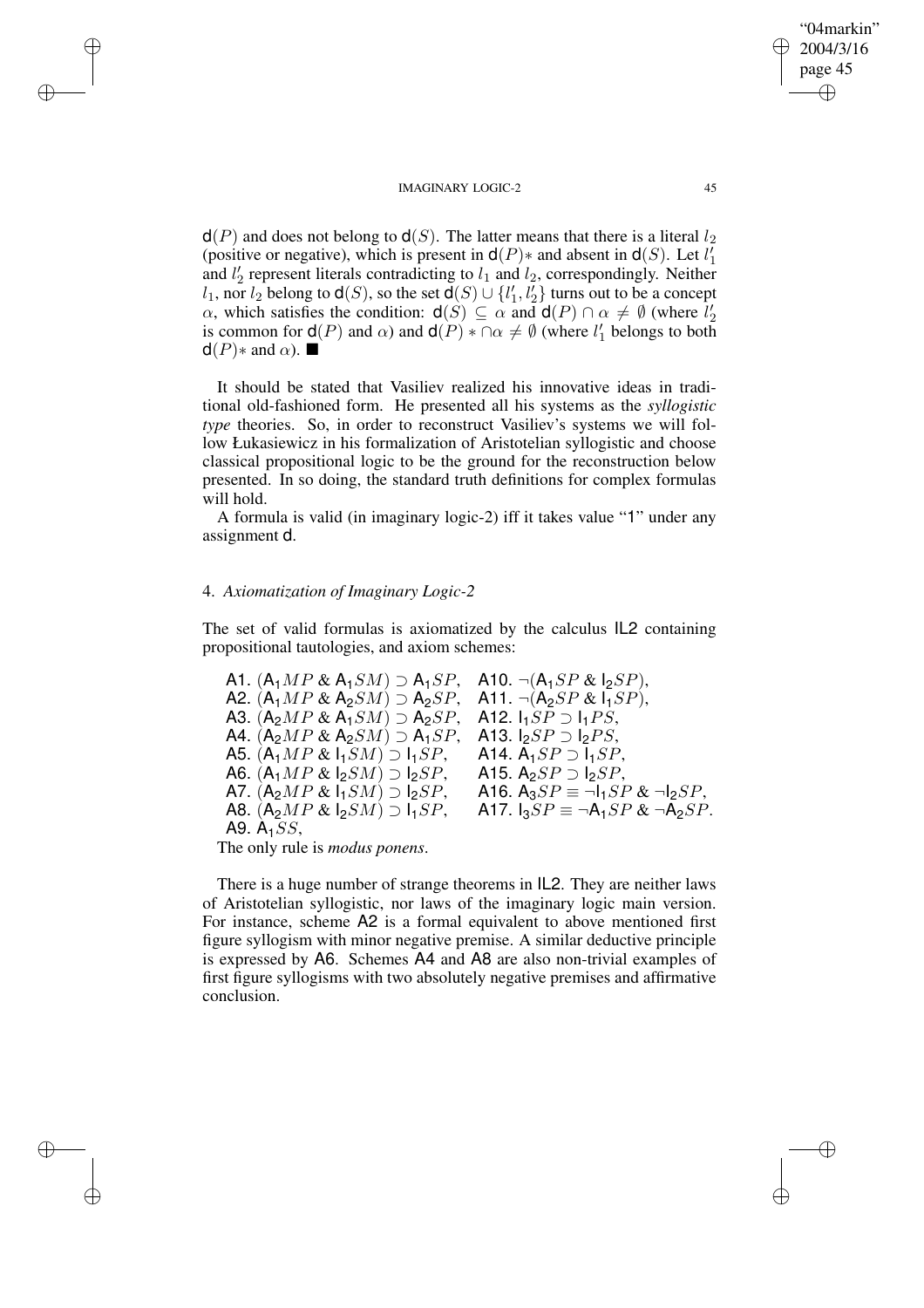"04markin" 2004/3/16 page 46

✐

✐

✐

✐

The conversion principles, formalized by IL2, also differ from standard syllogistic ones. The simple conversion of the universal absolutely negative statements is not provable in IL2, there is only restricted conversion for them (the law  $A_2SP \supset I_2PS$  is derivable from A15 and A13). Particular absolutely negative statements convert simply (scheme A13). The simple conversion law for the universal indifferent (weekly negative) statements —  $A_3SP \supset A_3PS$  — is derivable from A16, A12 and A13, but there is no such a law for the particular indifferent statements. It should be mentioned that in the main version of imaginary logic neither negative, nor indifferent statements convert into the statements of standard types.<sup>3</sup>

In IL2 unlike in imaginary logic particular indifferent statements can be expressed via universal (affirmative and absolutely negative), the fact is established by A17.

Observe some IL2 theorems, which will be used later.

 $T1. \neg bSS$ Proof is by A9 and A10.

T2.  $\neg(A_2SP \& A_1SP)$ Proof is by A10 and A15.

| <b>T3.</b> $\neg(A_1MP \& A_1MS \& \neg I_1SP)$ |                 |
|-------------------------------------------------|-----------------|
| 1. $A_1MS \supset I_1MS$                        | A14             |
| 2. $I_1MS \supset I_1SM$                        | A <sub>12</sub> |
| 3. $(A_1MP \& I_1SM) \supset I_1SP$             | A5              |
| 4. $(A_1MP \& A_1MS) \supset I_1SP$             | 1, 2, 3         |
| 5. $\neg(A_1MP \& A_1MS \& \neg I_1SP)$         |                 |

T4.  $\neg(A_2MP \& A_2MS \& \neg I_1SP)$ Proof is analogous to T3 using A15, A13, and A8.

T5.  $\neg(A_2MP \& A_1MS \& \neg I_2SP)$ Proof is analogous to T3 using A14, A12, and A7.

T6.  $\neg(A_1MP \& A_2MS \& \neg I_2SP)$ Proof is analogous to T3 using A15, A13, and A6.

T7.  $\neg(A_1PM \& A_2SM \& I_1SP)$ 

 $3$  In the system IL [2] formalizing the main version of imaginary logic only the following "quasi-conversion" principles for negative and indifferent statements are provable:  $A_2SP \supset$  $\neg I_1PS$ ,  $I_2SP \supset \neg A_1PS$ ,  $A_3SP \supset \neg I_1PS$ ,  $I_3SP \supset \neg A_1PS$ .

✐

✐

✐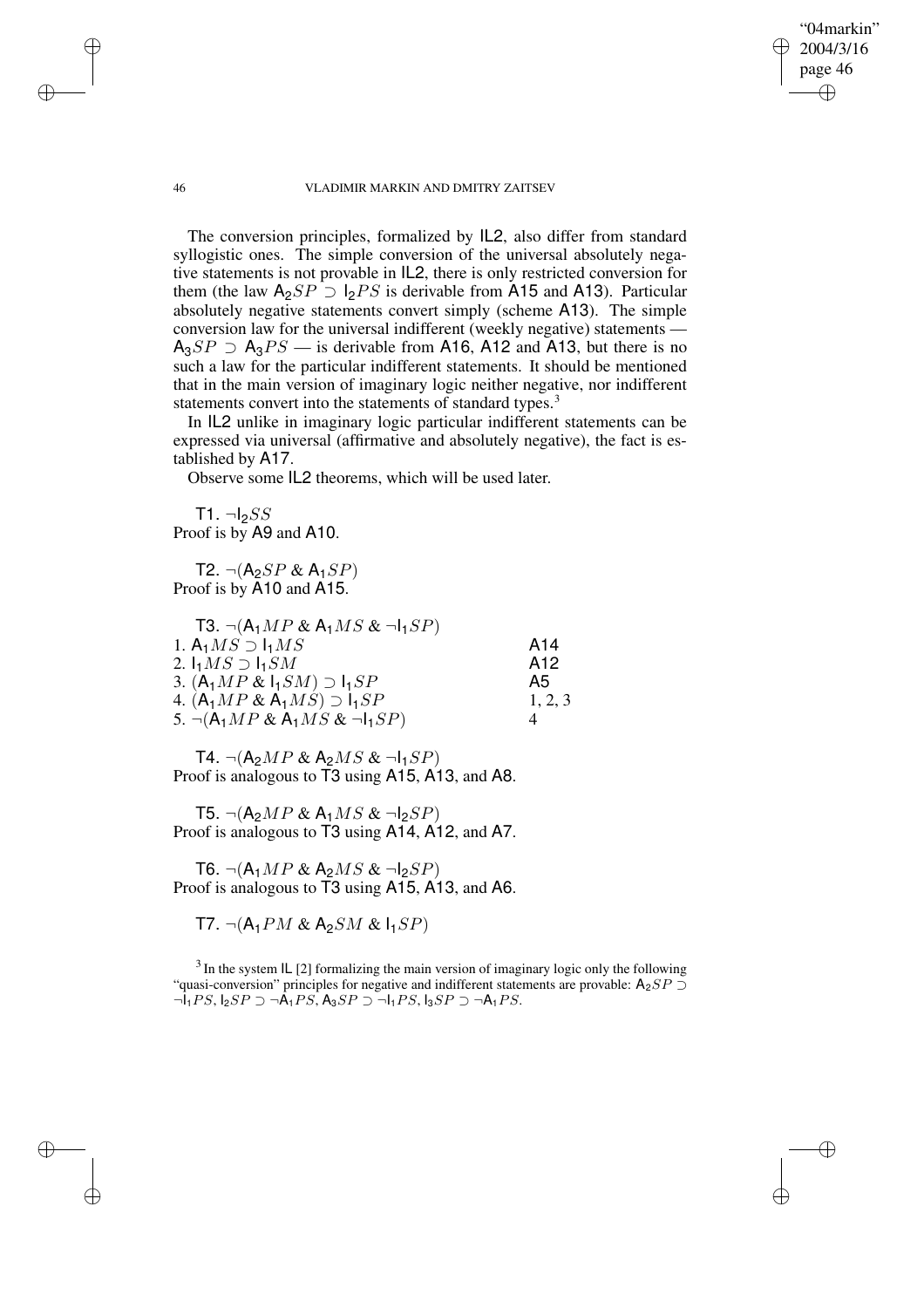"04markin" 2004/3/16 page 47 ✐ ✐

 $\bigoplus$ 

✐

#### IMAGINARY LOGIC-2 47

| 1. $(A_1PM \& I_1SP) \supset I_1SM$ | A5  |
|-------------------------------------|-----|
| 2. $\neg(A_2SM \& I_1SM)$           | A11 |
| 3. $\neg(A_1PM \& A_2SM \& I_1SP)$  |     |

T8.  $\neg(A_2PM \& A_1SM \& I_1SP)$ Proof is analogous to T7 using A7 and A10.

✐

✐

✐

✐

T9.  $\neg(A_1PM \& A_1SM \& I_2SP)$ Proof is analogous to T7 using A6 and A10.

T10.  $\neg(A_2PM \& A_2SM \& I_2SP)$ Proof is analogous to T7 using A8 and A11.

| T11. $\neg(\neg I_1QR \& A_1PQ \& A_1SR \& I_1SP)$ |         |
|----------------------------------------------------|---------|
| 1. $(A_1PQ \& I_1SP) \supset I_1SQ$                | Α5      |
| 2. $I_1SQ \supset I_1QS$                           | A12     |
| 3. $(A_1SR \& I_1QS) \supset I_1QR$                | Α5      |
| 4. $(A_1PQ \& A_1SR \& I_1SP) \supset I_1QR$       | 1, 2, 3 |
| 5. $\neg(\neg I_1QR & A_1PQ & A_1SR & I_1SP)$      |         |

T12.  $\neg(\neg I_1QR & A_1PR & A_1SQ & I_1SP)$ Derived from T11 using A12.

T13.  $\neg(\neg I_1QR & A_2PQ & A_2SR & I_1SP)$ Proof is analogous to T11 using A7, A13, and A8.

T14.  $\neg(\neg I_1QR \& A_2PR \& A_2SQ \& I_1SP)$ Derived from T13 using A12.

T15.  $\neg(\neg I_2QR \& A_2PQ \& A_1SR \& I_1SP)$ Proof is analogous to T11 using A7, A13, and A6.

T16.  $\neg(\neg I_2QR \& A_2PR \& A_1SQ \& I_1SP)$ Derived from T15 using A13.

T17.  $\neg(\neg I_2QR \& A_1PQ \& A_2SR \& I_1SP)$ Proof is analogous to T11 using A5, A12, and A7.

T18.  $\neg(\neg I_2QR \& A_1PR \& A_2SQ \& I_1SP)$ Derived from T17 using A13.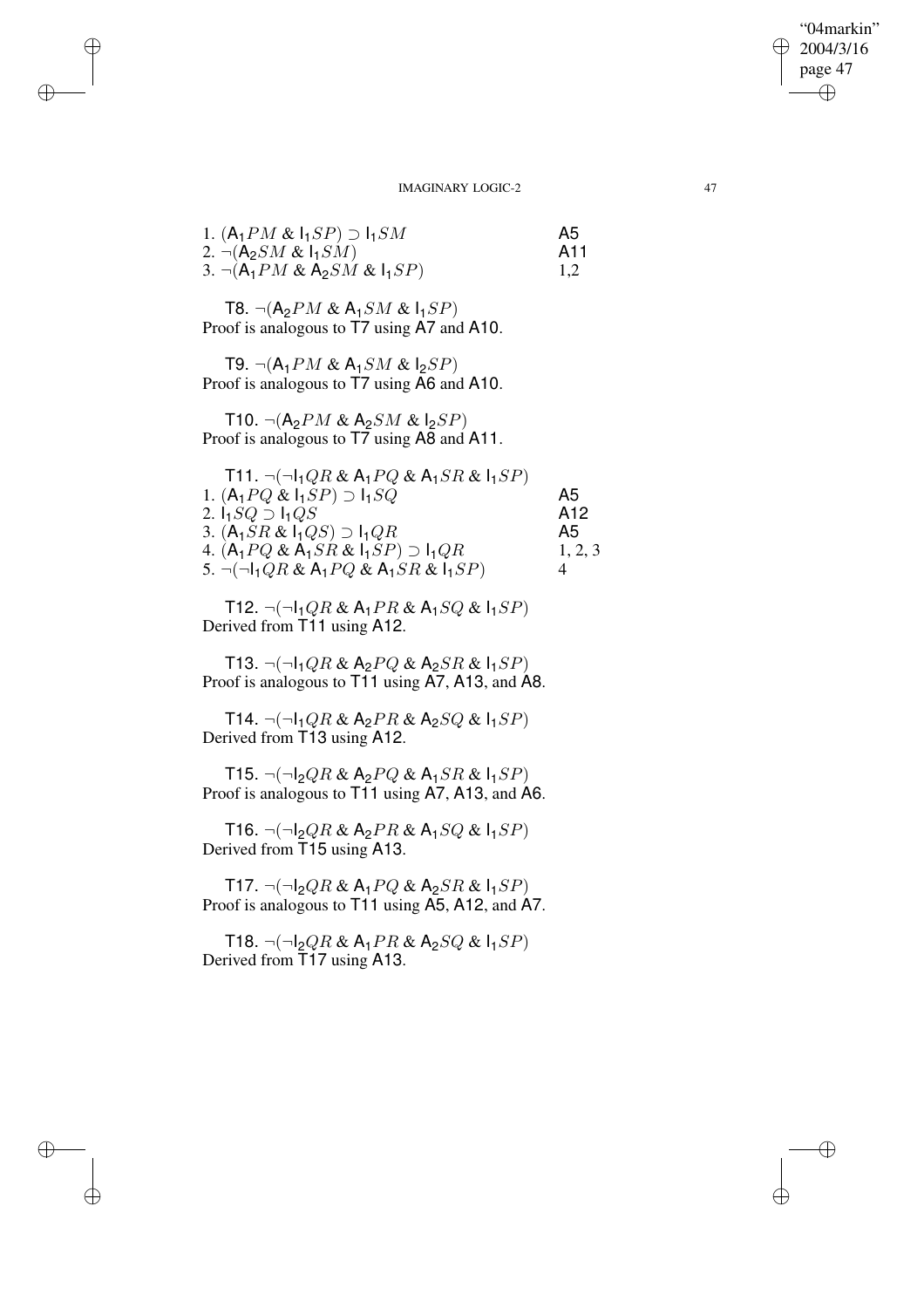"04markin" 2004/3/16 page 48

✐

✐

✐

✐

T19.  $\neg(\neg I_2QR & A_1PQ & A_1SR & I_2SP)$ Proof is analogous to T11 using A6, A13, and A6.

T20.  $\neg(\neg I_2QR & A_1PR & A_1SQ & B_2SP)$ Derived from T19 using A13.

T21.  $\neg(\neg I_2QR & A_2PQ & A_2SR & I_2SP)$ Proof is analogous to T11 using A8, A12, and A7.

T22.  $\neg(\neg I_2QR \& A_2PR \& A_2SQ \& I_2SP)$ Derived from T21 using A13.

T23.  $\neg(\neg I_1QR & A_1PQ & A_2SR & B_2SP)$ Proof is analogous to T11 using A6, A13, and A8.

T24.  $\neg(\neg I_1QR & A_1PR & A_2SQ & I_2SP)$ Derived from T23 using A12.

T25.  $\neg(\neg I_1QR & A_2PO & A_1SR & I_2SP)$ Proof is analogous to T11 using A8, A12, and A5.

T26.  $\neg(\neg I_1QR \& A_2PR \& A_1SQ \& I_2SP)$ Derived from T25 using A12.

### 5. *Soundness and Completeness*

The aim of this section is to demonstrate that the calculus IL2 is an adequate formalization of the semantics of Section 3.

It can be easily shown that all axioms of IL2 are valid and *modus ponens* preserves validity, it allows to assert IL2 soundness:

Soundness Theorem. *Every* IL2*-provable formula is valid.*

The converse metatheorem (Completeness theorem) will be proved in a Henkin-style manner.

A set Γ of formulas of the language of IL2 is IL2*-consistent* iff there are no formulas  $B_1, B_2, ..., B_k$  such that the formula  $\neg (B_1 \& B_2 \& ... \& B_k)$ be provable in IL2. A set ∆ is IL2*-maximal* iff it is IL2-consistent and for any formula A of the language of IL2,  $A \in \Delta$  or  $\neg A \in \Delta$ .

There is a number of important characteristics of  $IL2$ -maximal set  $\Delta$ :

(m1)  $\Delta$  contains all theorems of IL2,

✐

✐

✐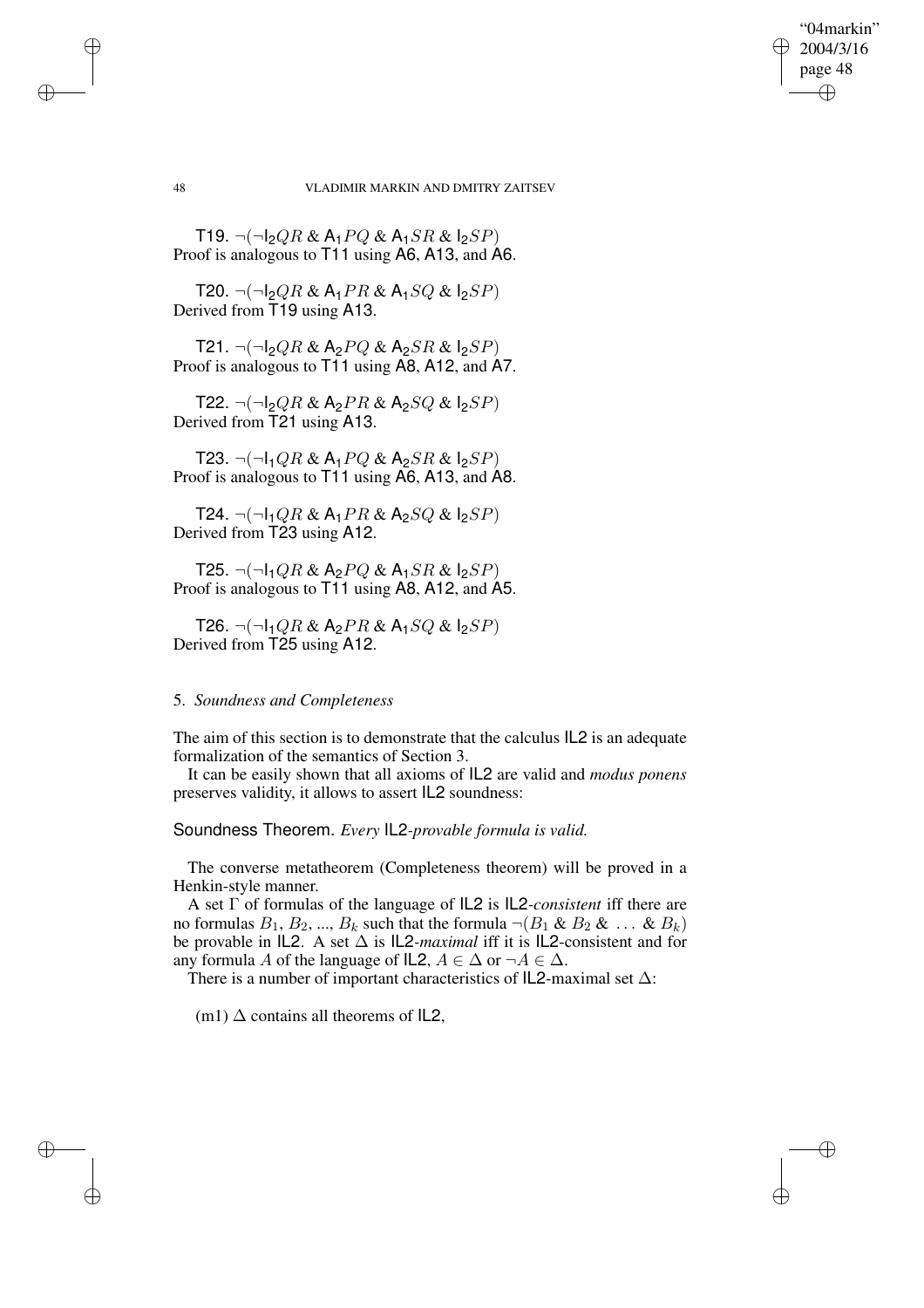(m2) ∆ is closed under *modus ponens*, (m3)  $\neg A \in \Delta$ , iff  $A \notin \Delta$ , (m4) A &  $B \in \Delta$ , iff  $A \in \Delta$  and  $B \in \Delta$ , (m5)  $A \vee B \in \Delta$ , iff  $A \in \Delta$  or  $B \in \Delta$ ,  $(m6)$   $A \supset B \in \Delta$ , iff  $A \in \Delta \Rightarrow B \in \Delta$ .

Extension Lemma. *An arbitrary* IL2*-consistent set has at least one* IL2 *maximal extension.*

*Proof* is in a usual way.

✐

✐

✐

✐

Now we need some preliminaries to associate *canonical assignment* d∆ with every IL2-maximal set  $\Delta$ . Consider an ordered list  $C_1, C_2, ...$  of all the formulas from  $\Delta$  which are of the form  $\neg l_1QR$  or  $\neg l_2QR$ . This list is nonempty, because all the formulas of the type  $\neg l_2SS$  are the theorems (T1) of IL2, and hence they belong to every IL2-maximal set (m1).

A canonical assignment  $d_{\Delta}$  can be defined in a following way:

(1) if  $C_i$  is  $\neg I_1QR$ , then

– the literal  $p_i$  is included in  $d_∆(T)$ , for any term  $T$  such that  $\mathsf{A}_1 TQ \in ∆$ or  $A_2TR \in \Delta$ ,

– the literal  $\sim p_i$  is included in  $\mathsf{d}_\Delta(T)$ , for any term  $T$  such that  $\mathsf{A}_1TR \in \Delta$ or  $A_2TQ \in \Delta$ ;

(2) if  $C_i$  is  $\neg$ l<sub>2</sub> $QR$ , then

– the literal  $p_i$  is included in  $d_∆(T)$ , for any term T such that  $A_1TQ \in ∆$ or  $A_1TR \in \Delta$ ,

– the literal  $\sim p_i$  is included in  $\mathsf{d}_{\Delta}(T)$ , for any term  $T$  such that  $\mathsf{A}_2TR \in \Delta$ or  $A_2TQ \in \Delta$ .

Thus,

$$
\mathsf{d}_{\Delta}(T) = \{ p_i : C_i \text{ is } \neg \mathsf{l}_1 QR \text{ and } [\mathsf{A}_1 TQ \in \Delta \text{ or } \mathsf{A}_2 TR \in \Delta] \} \cup \n\{\sim p_i : C_i \text{ is } \neg \mathsf{l}_1 QR \text{ and } [\mathsf{A}_1 TR \in \Delta \text{ or } \mathsf{A}_2 TQ \in \Delta] \} \cup \n\{ p_i : C_i \text{ is } \neg \mathsf{l}_2 QR \text{ and } [\mathsf{A}_1 TQ \in \Delta \text{ or } \mathsf{A}_1 TR \in \Delta] \} \cup \n\{\sim p_i : C_i \text{ is } \neg \mathsf{l}_2 QR \text{ and } [\mathsf{A}_2 TQ \in \Delta \text{ or } \mathsf{A}_2 TR \in \Delta] \}.
$$

Now it is necessary to show that, for arbitrary term T,  $d_{\Delta}(T)$  is a concept, i.e. it satisfies conditions (i) and (ii).

(i).  $\neg$ |<sub>2</sub>TT is a theorem of IL2 (T1), and hence belongs to  $\Delta$  and to the list  $C_1, C_2, \ldots$ . Let it be *i*-th formula in the list. Then, by the definition of  $d_{\Delta}$ , there is the literal  $p_i$  in  $d_{\Delta}(M)$ , for all M such that  $\mathsf{A}_1MT \in \Delta$ . At the same time  $A_1TT \in \Delta$ , because  $A_1TT$  is an axiom (A9) and by (m1). Thus  $p_i \in d_{\Delta}(T)$ , i.e.  $d_{\Delta}(T) \neq \emptyset$ .

(ii). Assume, on the contrary, there is a  $p_i$  such that  $p_i \in d_{\Delta}(T)$  and  $\sim p_i \in d_{\Delta}(T)$ . Then, one needs to consider two cases: (ii-1) when  $C_i$  is

"04markin" 2004/3/16 page 49

✐

✐

✐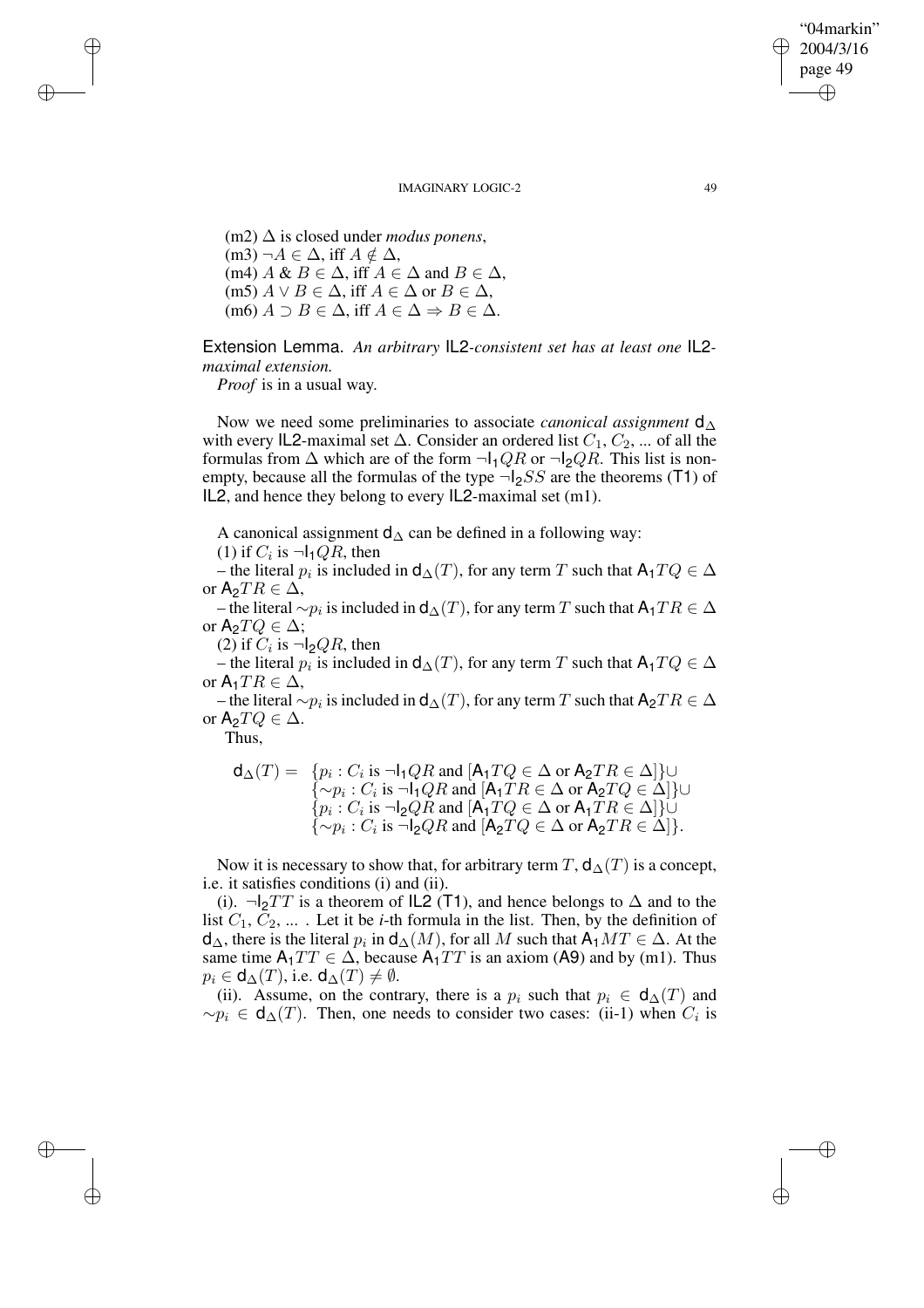"04markin" 2004/3/16 page 50 ✐ ✐

✐

✐

#### 50 VLADIMIR MARKIN AND DMITRY ZAITSEV

 $\neg I_1QR$ , and (ii-2) when  $C_i$  is  $\neg I_2QR$ .

(ii-1). Assumption and definition of  $d_{\Delta}$  implies  $\neg I_1QR \in \Delta$ ,  $A_1TQ \in \Delta$ or  $A_2TR \in \Delta$ ,  $A_1TR \in \Delta$  or  $A_2TQ \in \Delta$ . By characteristic (m4) of IL2-maximal set it means that  $\Delta$  contains at least one of these conjunctions:  $(A_1TR \& A_1TQ \& \neg A_1QR)$ ,  $(A_2TQ \& A_1TQ)$ ,  $(A_2TR \& A_1TR)$ ,  $(A_2TR \& A_2TQ \& \neg I_1QR)$ . It is impossible, because the negations of all of them are IL2-provable (T3, T2, T2, T4, correspondingly), i.e.  $\Delta$  contains them, that contradicts to IL2-consistency.

(ii-2). In this case we have  $\neg l_2QR \in \Delta$ ,  $A_1TQ \in \Delta$  or  $A_1TR \in \Delta$ ,  $A_2TQ \in \Delta$  or  $A_2TR \in \Delta$ . Then  $\Delta$  contains at least one of the following conjunctions:  $(A_2TR \& A_1TQ \& \neg I_2QR)$ ,  $(A_2TQ \& A_1TQ)$ ,  $(A_2TR \&$  $A_1TR$ ),  $(A_1TR \& A_2TQ \& \neg I_2QR)$ . It is also impossible. The negations of all these formulas are theorems of IL2 (T5, T2, T2, T6).

Therefore,  $d_{\Delta}(T)$  satisfies the condition (ii).

Now we are in a position to prove the main lemma by induction on the length of a formula A:

Main Lemma. *For arbitrary* IL2-maximal set  $\Delta$  and arbitrary formula A,  $A \in \Delta$  *iff*  $|A| = 1$  under  $d_{\Delta}$ .

*Proof.* Basis presupposes six cases.

 $(1)$ . A is  $A_1SP$ .

First prove that  $A_1SP \in \Delta \Rightarrow |A_1SP| = 1$  under  $d_{\Delta}$ .

Assume  $A_1SP \in \Delta$ . Required is that, for every literal (positive or negative) from  $d_{\Delta}(P)$ , it is contained in  $d_{\Delta}(S)$ .

Consider an arbitrary positive literal  $p_i \in \mathsf{d}_{\Delta}(P)$ . By the definition of  $\mathsf{d}_{\Delta}$ , it means that either  $C_i$  is  $\neg I_1QR$  and  $[A_1PQ \in \Delta \text{ or } A_2PR \in \Delta],$  or  $C_i$  is  $\neg$ l<sub>2</sub> $QR$  and  $[A_1PQ \in \Delta$  or  $A_1PR \in \Delta]$ . Using axioms  $(A_1PQ \& A_1SP) \supset$  $A_1SQ$  (A1),  $(A_2PR \& A_1SP) \supset A_2SR$  (A3) and  $(A_1PR \& A_1SP) \supset$  $\mathsf{A}_1SR$  ( $\mathsf{A}1$ ), and by (m2), it follows that either  $C_i$  is  $\neg \mathsf{I}_1QR$  and  $[\mathsf{A}_1SQ \in \Delta$ or  $\mathsf{A}_2SR \in \Delta$ ], or  $C_i$  is  $\neg \mathsf{I}_2QR$  and  $[\mathsf{A}_1SQ \in \Delta$  or  $\mathsf{A}_1SR \in \Delta]$ . According to the definition of  $\mathsf{d}_{\Delta}$  it means that  $p_i \in \mathsf{d}_{\Delta}(S)$ .

For an arbitrary negative literal  $\sim pi \in \mathsf{d}_{\Delta}(P)$ , either  $C_i$  is  $\neg \mathsf{l}_1 QR$  and  $[A_1PR \in \Delta \text{ or } A_2PQ \in \Delta], \text{ or } C_i \text{ is } \neg I_2QR \text{ and } [A_2PQ \in \Delta \text{ or } A_2PR \in \Delta]$  $\Delta$ ]. By (m1), (m2) and axioms  $(A_1PR \& A_1SP) \supset A_1SR$  (A1),  $(A_2PQ)$ &  $A_1SP$   $\supset$   $A_2SQ$  (A3) and  $(A_2PR \& A_1SP)$   $\supset$   $A_2SR$  (A3), it leads to either  $C_i$  is  $\neg I_1QR$  and  $[A_1SR \in \Delta \text{ or } A_2SQ \in \Delta]$ , or  $C_i$  is  $\neg I_2QR$  and  $[A_2SQ \in \Delta \text{ or } A_2SR \in \Delta],$  that is  $\sim p_i \in \mathsf{d}_{\Delta}(S)$ .

To prove the converse, assume |  $A_1SP$  |= 1 under  $d_{\Delta}$ , i.e.  $d_{\Delta}(P) \subseteq$  $d_{\Delta}(S)$ . Then formula ¬I<sub>2</sub>PP (T1) is provable in IL2, and by (m1) belongs to  $\Delta$ . Therefore it is a member of the list  $C_1, C_2, ...$ , and let its number be *i*. There is also an axiom  $A_1 PP$  (A9) in  $\Delta$ . So  $C_i$  is  $\neg I_2 PP$  and  $A_1 PP \in \Delta$ . Hence, by the definition of  $\mathsf{d}_{\Delta}$ ,  $p_i \in \mathsf{d}_{\Delta}(P)$ . Thus,  $p_i \in \mathsf{d}_{\Delta}(S)$ . From the

✐

✐

✐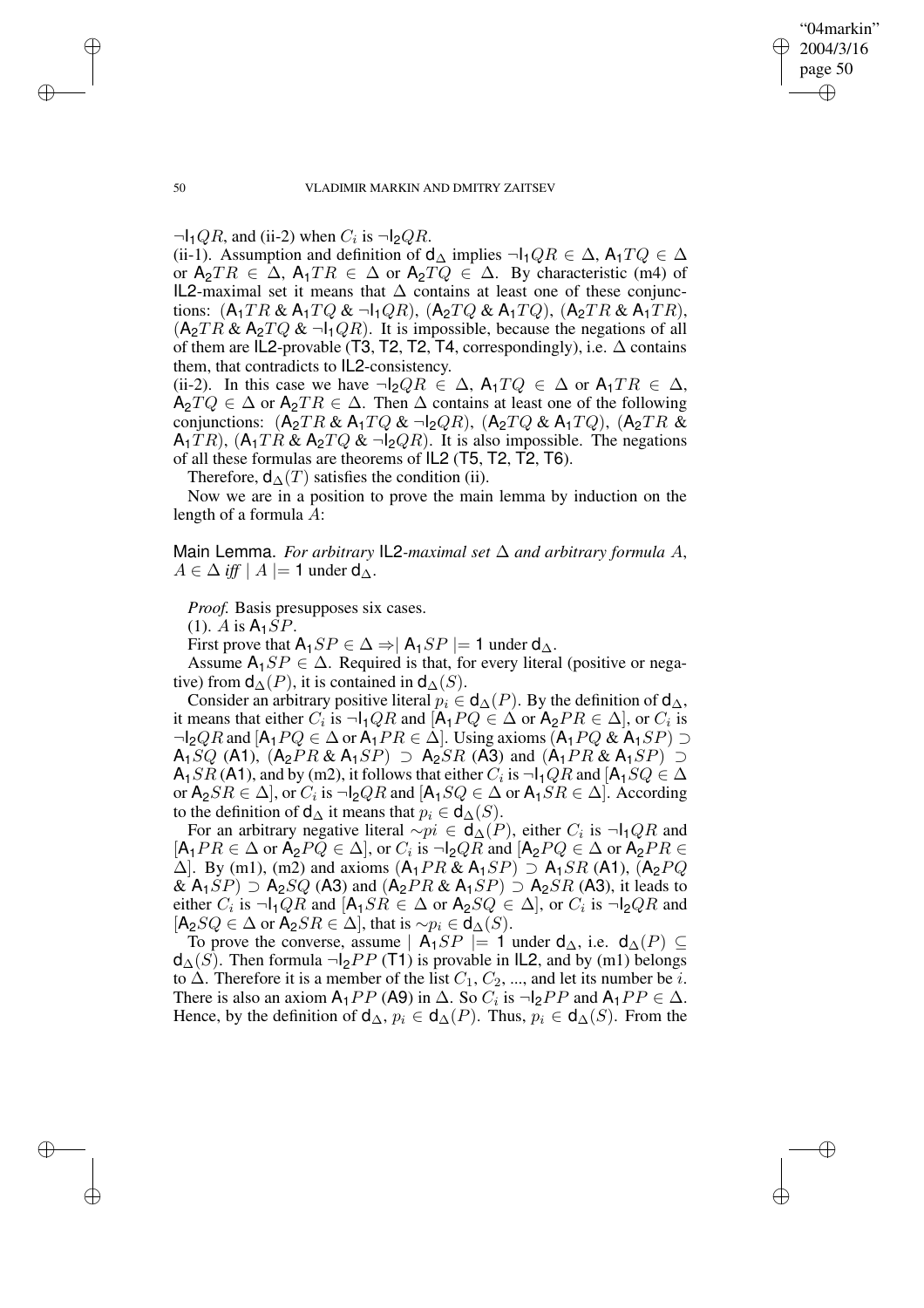fact that  $C_i$  is  $\neg$ |<sub>2</sub> $PP$  and by the definition of  $d_∆$  we come to the desideratum:  $A_1 SP \in \Delta$ .

 $(2)$  A is  $A_2SP$ .

✐

✐

✐

✐

First prove that  $A_2SP \in \Delta \Rightarrow |A_2SP| = 1$  under  $d_{\Delta}$ .

Assume  $A_2SP \in \Delta$  and show, for arbitrary positive (negative) literal  $p_i$  $(\sim p_i)$  from  $\mathsf{d}_{\Delta}(P) *$ ,  $p_i \in \mathsf{d}_{\Delta}(S)(\sim p_i \in \mathsf{d}_{\Delta}(S)).$ 

Consider an arbitrary positive literal  $p_i \in d_{\Delta}(P)$ \*. By the definition of ∗,  $\sim p_i \in d_{\Delta}(P)$ . The latter is possible only if either  $C_i$  is  $\neg I_1QR$  and  $[A_1PR \in \Delta \text{ or } A_2PQ \in \Delta], \text{ or } C_i \text{ is } \neg I_2QR \text{ and } [A_2PQ \in \Delta \text{ or } A_2PR \in \Delta]$  $\Delta$ ]. Using axioms  $(A_1PR \& A_2SP) \supset A_2SR$  (A2),  $(A_2PQ \& A_2SP) \supset A_2SR$  $A_1SQ$  (A4) and  $(A_2PR \& A_2SP) \supset A_1SR$  (A4), and by (m2), we conclude that either  $C_i$  is  $\neg I_1QR$  and  $[A_2SR \in \Delta \text{ or } A_1SQ \in \Delta]$ , or  $C_i$  is  $\neg l_2QR$  and  $[A_1SQ \in \Delta$  or  $A_1SR \in \Delta$ . By the definition of  $d_{\Delta}$ , it means that  $p_i \in d_{\Delta}(S)$ .

For an arbitrary negative literal  $\sim p_i \in d_{\Delta}(P)$ <sup>\*</sup>,  $p_i \in d_{\Delta}(P)$ . Then either  $C_i$  is  $\neg I_1QR$  and  $[A_1PQ \in \Delta$  or  $A_2PR \in \Delta]$ , or  $C_i$  is  $\neg I_2QR$  and  $[A_1PQ \in \Delta]$  $\Delta$  or A<sub>1</sub>PR  $\in \Delta$ . By (m1) and (m2), using  $(A_1PQ \& A_2SP) \supset A_2SQ$ (A2),  $(A_2PR \& A_2SP) \supset A_1SR$  (A4) and  $(A_1PR \& A_2SP) \supset A_2SR$ (A2), one gets either  $C_i$  is  $\neg I_1QR$  and  $[A_2SQ \in \Delta$  or  $A_1SR \in \Delta]$ , or  $C_i$  is  $\neg$ l<sub>2</sub> $QR$  and  $[A_2SQ \in \Delta$  or  $A_2SR \in \Delta]$ , i.e.  $\sim p_i \in d_{\Delta}(S)$ .

To prove this case in the opposite direction, assume  $|A_2SP| = 1$  under  $d_{\Delta}$ , that is  $d_{\Delta}(P)$ ∗  $\subseteq$   $d_{\Delta}(S)$ . The theorem  $\neg l_2PP$  (T1) belongs to  $\Delta$ , and therefore, it is a member of the ordered list (with a number i).  $\Delta$  contains  $\mathsf{A}_1 PP$  (A9), so  $C_i$  is  $\neg \mathsf{I}_2 PP$  and  $\mathsf{A}_1 PP \in \Delta$ . Then  $p_i \in \mathsf{d}_{\Delta}(P)$ , and  $~\sim p_i \in d_{\Delta}(P)*$ . Therefore, because  $d_{\Delta}(P)* \subseteq d_{\Delta}(S)$ ,  $~\sim p_i \in d_{\Delta}(S)$ . Thus, by the definition of  $d_{\Delta}$ , and from  $C_i$ , being  $\neg l_2 PP$ ,  $A_2 SP \in \Delta$ . (3) A is  $I_1SP$ .

 $I_1SP \in \Delta \Rightarrow |I_1SP| = 1$  under  $d_{\Delta}$ .

Assume  $I_1SP \in \Delta$ , but  $|I_1SP| = 0$  under  $d_{\Delta}$ . Since the latter means that  $d(P) * \cap d(S) \neq \emptyset$ , there is a literal (positive or negative), which belongs to both  $d(P)$ ∗ and  $d(S)$ .

Let's treat the case with positive literal:  $p_i \in d_{\Delta}(P)$  and  $p_i \in d_{\Delta}(S)$ . By the definition of  $*, \sim p_i \in \mathsf{d}_{\Delta}(P)$ . By the definition of  $\mathsf{d}_{\Delta}$ , firstly, either  $C_i$  is  $\neg I_1QR$  and  $[A_1PR \in \Delta \text{ or } A_2PQ \in \Delta], \text{ or } C_i$  is  $\neg I_2QR$  and  $[A_2PQ \in \Delta]$ or  $A_2PR \in \Delta$ , secondly, either  $C_i$  is  $\neg I_1QR$  and  $[A_2SR \in \Delta$  or  $A_1SQ \in$  $\Delta$ ], or  $C_i$  is  $\neg$ l<sub>2</sub> $QR$  and [A<sub>1</sub> $SQ \in \Delta$  or A<sub>1</sub> $SR \in \Delta$ ]. Then, by (m4) and from the assumption  $I_1SP \in \Delta$ , it follows that  $\Delta$  contains at least one of the conjunctions:  $A_1PR \& A_2SR \& I_1SP$ ,  $\neg I_1QR \& A_1PR \& A_1SQ \& I_1SP$ ,  $\neg I_1QR & A_2PQ & A_2SR & I_1SP, A_2PQ & A_1SQ & I_1SP, \neg I_2QR & A_2$  $PQ \& A_1SR \& I_1SP$ ,  $\neg I_2QR \& A_2PR \& A_1SQ \& I_1SP$ ,  $A_2PR \& A_1SR$  $\&$   $I_1SP$ . But it is impossible, since the negations of these formulas are provable in IL2 (T7, T12, T13, T8, T15, T16 and T8 correspondingly), and  $\Delta$ , being consistent, contains them.

"04markin" 2004/3/16 page 51

✐

✐

✐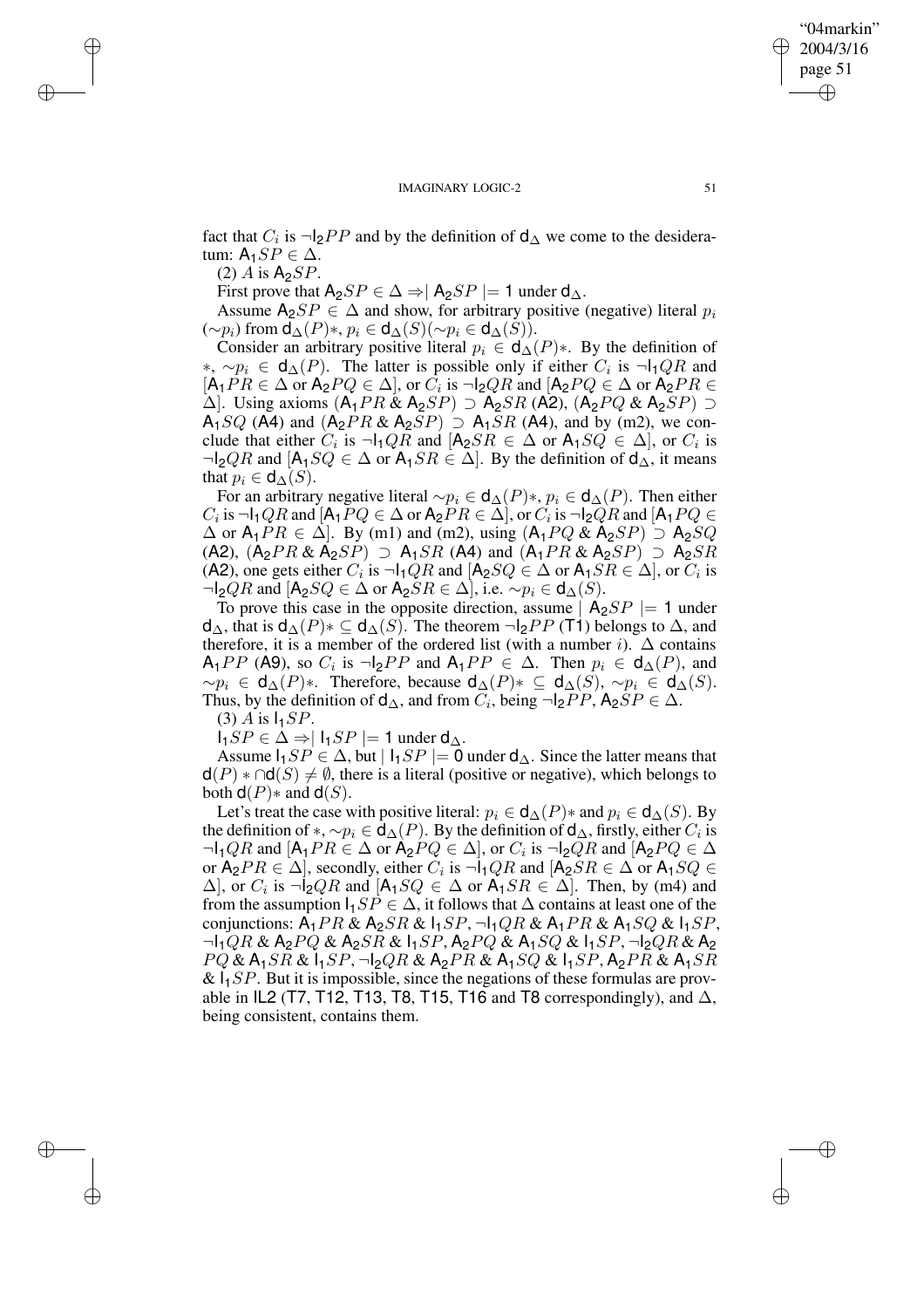"04markin" 2004/3/16 page 52 ✐ ✐

✐

✐

#### 52 VLADIMIR MARKIN AND DMITRY ZAITSEV

When  $d_{\Delta}(P)$ ∗ and  $d_{\Delta}(S)$  contain negative literal  $\sim p_i$  the proof is similar. Let  $\sim p_i \in d_{\Delta}(S)$  and  $\sim p_i \in d_{\Delta}(P)*$  i.e.  $p_i \in d_{\Delta}(P)$ . Then, firstly either  $C_i$  is  $\neg I_1QR$  and  $[A_1PQ \in \Delta$  or  $A_2PR \in \Delta]$ , or  $C_i$  is  $\neg I_2QR$  and  $[A_1 P Q \in \Delta \text{ or } A_1 P R \in \Delta]$ , secondly, either  $C_i$  is  $\neg I_1 Q R$  and  $[A_2 S Q \in \Delta]$ or  $A_1SR \in \Delta$ , or  $C_i$  is  $\neg l_2QR$  and  $[A_2SQ \in \Delta$  or  $A_2SR \in \Delta]$ . It implies that  $\Delta$  contains at least one of the conjunctions:  $A_1PQ \& A_2SQ \& 1_1SP$ ,  $\neg I_1QR & A_1PQ & A_1SR & I_1SP, \neg I_1QR & A_2PR & A_2SQ & I_1SP, A_2$  $PR \& A_1SR \& I_1SP$ ,  $\neg I_2QR \& A_1PQ \& A_2SR \& I_1SP$ ,  $\neg I_2QR \& A_1PR$ &  $A_2SQ$  &  $I_1SP$ ,  $A_1PR$  &  $A_2SR$  &  $I_1SP$ , but their negations belong to  $\Delta$ , since they are provable in IL2 (T7, T11, T14, T8, T17, T18 and T7 correspondingly).

To prove the converse assume |  $I_1SP$  |= 1 under  $d_{\Delta}$ , i.e.  $d_{\Delta}(P)$  \*  $\cap d_{\Delta}(S) = \emptyset$ , but at the same time  $I_1SP \notin \Delta$ . The latter, by (m3), means that  $\neg I_1SP \in \Delta$ . Let the number of  $\neg I_1SP$  in the ordered list be *i*. Axioms A<sub>1</sub>SS and A<sub>1</sub>PP (A9) also belong to  $\Delta$ . Hence,  $p_i \in d_{\Delta}(S)$  and  $\sim p_i \in \mathsf{d}_{\Delta}(P)$ , that is,  $p_i \in \mathsf{d}_{\Delta}(P)$ \*. Thus, an intersection of  $\mathsf{d}_{\Delta}(P)$ \* and  $d_{\Delta}(S)$  is non-empty (it contains  $p_i$ ), which contradicts the initial assumption.

 $(4)$  A is  $S$ P.

First prove that  $I_2SP \in \Delta \Rightarrow |I_2SP| = 1$  under  $d_{\Delta}$ .

Assume  $I_2SP \in \Delta$ , but  $|I_2SP| = 0$  under  $d_{\Delta}$ , i.e.  $d(P) \cap d(S) \neq \emptyset$ . Therefore, there is a literal (positive or negative), which belongs to both  $d(P)$  and  $d(S)$ .

For a positive literal  $p_i$  where  $p_i \in d_{\Delta}(P)$  and  $p_i \in d_{\Delta}(S)$ , it holds, by the definition of  $d_{\Delta}$ , that, firstly, either  $C_i$  is  $\neg I_1QR$  and  $[A_1PQ \in \Delta]$ or  $A_2PR \in \Delta$ , or  $C_i$  is  $\neg l_2QR$  and  $[A_1PQ \in \Delta$  or  $A_1PR \in \Delta]$ , secondly, either  $C_i$  is  $\neg I_1QR$  and  $[A_2SR \in \Delta \text{ or } A_1SQ \in \Delta]$ , or  $C_i$  is  $\neg I_2QR$ and  $[A_1SQ \in \Delta$  or  $A_1SR \in \Delta]$ . Then, by (m4) and from the assumption  $I_2SP \in \Delta$ , it follows that  $\Delta$  contains at least one of the conjunctions:  $\neg I_1QR & A_1PQ & A_2SR & I_2SP, A_1PQ & A_1SQ & I_2SP, A_2PR & A_2$  $SR\&I_2SP$ ,  $\lnot I_1QR\&A_2PR\&A_1SQ\&I_2SP$ ,  $\lnot I_2QR\&A_1PQ\&A_1SR$ &  $I_2SP$ ,  $\lnot I_2QR$  &  $A_1PR$  &  $A_1SQ$  &  $I_2SP$ ,  $A_1PR$  &  $A_1SR$  &  $I_2SP$ , that is impossible, for the negations of these formulas are the theorems of IL2 (T23, T9, T10, T26, T19, T20 and T9 correspondingly), and, therefore they are contained in  $\Delta$ .

For a negative literal be in  $d(P)$  and  $d(S)$ , it holds, firstly, either  $C_i$  is  $\neg I_1QR$  and  $[A_1PR \in \Delta \text{ or } A_2PQ \in \Delta], \text{ or } C_i$  is  $\neg I_2QR$  and  $[A_2PQ \in \Delta]$ or  $A_2PR \in \Delta$ , and secondly, either  $C_i$  is  $\neg I_1QR$  and  $[A_2SQ \in \Delta$  or  $\mathsf{A}_1SR \in \Delta$ ], or  $C_i$  is  $\neg \mathsf{I}_2QR$  and  $[\mathsf{A}_2SQ \in \Delta$  or  $\mathsf{A}_2SR \in \Delta$ ]. Then  $\Delta$  contains at least one of the conjunctions:  $\neg I_1QR & A_1PR & A_2SQ & I_2SP$ ,  $A_1PR \& A_1SR \& B_2SP$ ,  $A_2PQ \& A_2SQ \& B_2SP$ ,  $\neg A_1QR \& A_2PQ \& A_1$  $SR \& SPR$ ,  $\neg QPR \& A_2PQ \& A_2SR \& B_2SP$ ,  $\neg QPR \& A_2PR \& A_2SQ$ 

✐

✐

✐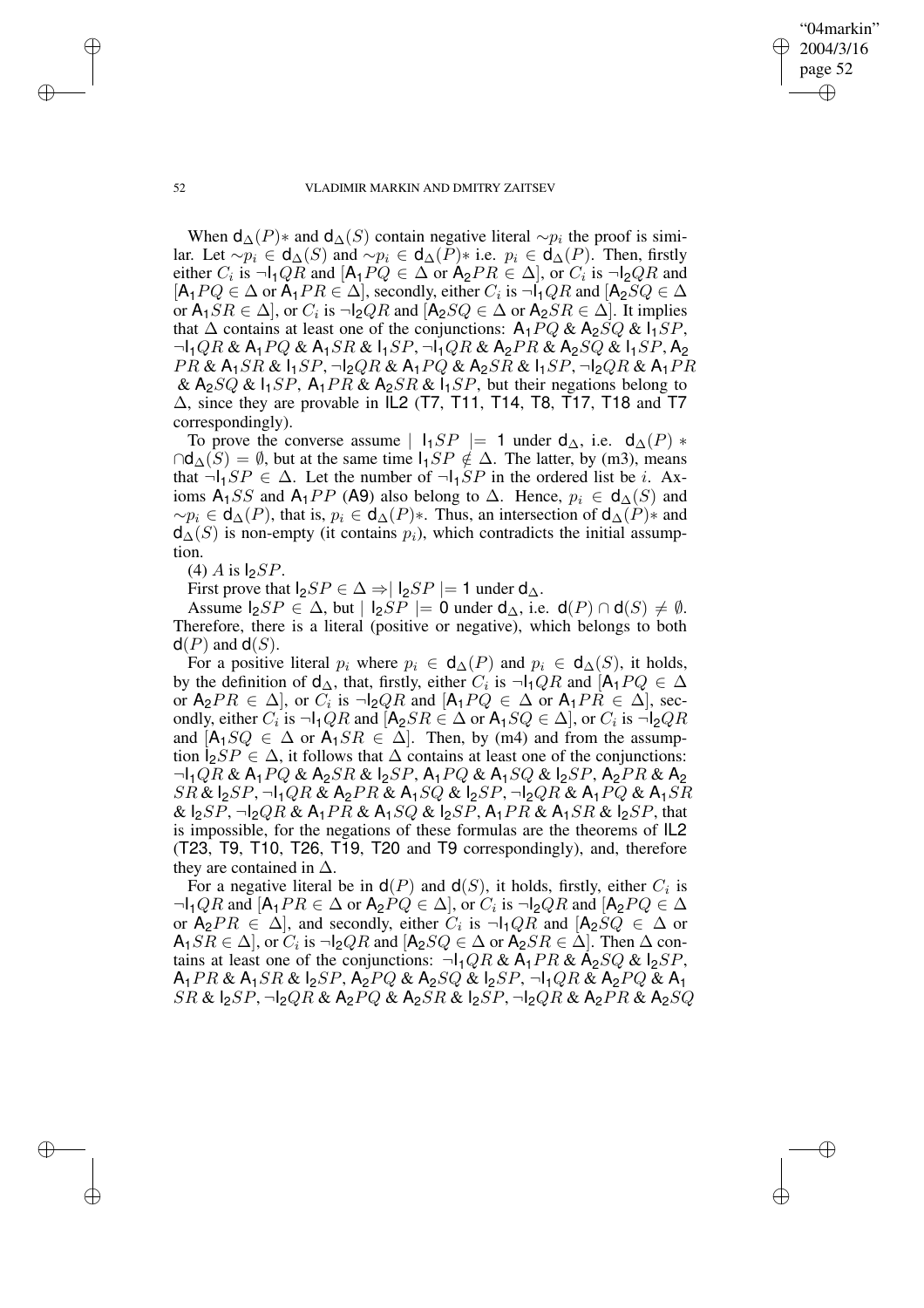&  $I_2SP$ ,  $A_2PR$  &  $A_2SR$  &  $I_2SP$ . And again, the negations of these formulas belong to  $\Delta$  (T24, T9, T10, T25, T21, T22, T10).

The proof from the right to the left is based on the assumptions  $| \cdot |_{2}SP|$ 1 under the canonical assignment, i.e.  $\mathsf{d}_{\Delta}(P) \cap \mathsf{d}_{\Delta}(S) = \emptyset$ , and  $\mathsf{l}_2 SP \notin \Delta$ . The latter, by (m3), means  $\neg l_2SP \in \Delta$  and  $\neg l_2SP$  belongs to the ordered list (being  $C_i$ ). Since axioms  $\overline{A_1SS}$  and  $A_1PP$  (A9) also belong to  $\Delta$ ,  $p_i \in$  $d_{\Delta}(P)$  and  $p_i \in d_{\Delta}(S)$ . Therefore,  $d_{\Delta}(P) \cap d_{\Delta}(S) \neq \emptyset$ , that contradicts the assumption.

 $(5)$ . A is  $A_3SP$ .

✐

✐

✐

✐

The proof in this case can be reduced to the combination of those for (3) and (4), because  $\Delta$  is maximal and contains formulas of the type  $A_3SP \equiv$  $\neg I_1SP & \neg I_2SP$  (A16).

 $(6)$  A is  $I_3SP$ .

In this case the proof reduces to  $(1)$  and  $(2)$ . It follows from the fact that  $\Delta$  is maximal and contains formulas  $I_3SP \equiv \neg A_1SP \& \neg A_2SP$  (A17).

The proof of inductive step is trivial: it is based on the classical semantics for propositional connectives and on the characteristics of IL2-maximal set mentioned above.

Now we have an opportunity to demonstrate completeness of IL2.

#### Completeness Theorem. *Every valid formula is provable in* IL2.

*Proof.* Consider an arbitrary valid formula A. Assume it is not provable in IL2. Then the formula  $\neg\neg A$  is not a theorem of IL2. Hence, by the definition of IL2-consistent set, the set  $\{\neg A\}$  is IL2-consistent. By the Extension Lemma, there is a IL2-maximal extension  $\Delta$  of this set. And by the Main Lemma,  $|\neg A| = 1$  under  $d_{\Delta}$ . Hence,  $|A| = 0$  under  $d_{\Delta}$ , that contradicts the initial assumption of its validity.  $\blacksquare$ 

> Department of Logic, Moscow State University E-mail: markin@logic.ru, zaitsevd@mail.ru

# REFERENCES

- [1] Comey, D. "Review of Smirnov 1962", *The Journal of Symbolic Logic* 30, 1965, pp. 368–370.
- [2] Kostyuk, T.P. and Markin, V.I. "Formal Reconstruction of Imaginary Logic of N.A. Vasiliev", in B. Fedorov & Ya. Slinin (eds.) *Modern Logic: Problems of Theory, History and Application in Science: Proceedings of the 5th All-Russian Scientific Conference Held in Saint Petersburg 18–20 June 1998.* St. Petersburg, 1998, pp. 154–159 (in Russian).

"04markin" 2004/3/16 page 53

✐

✐

✐